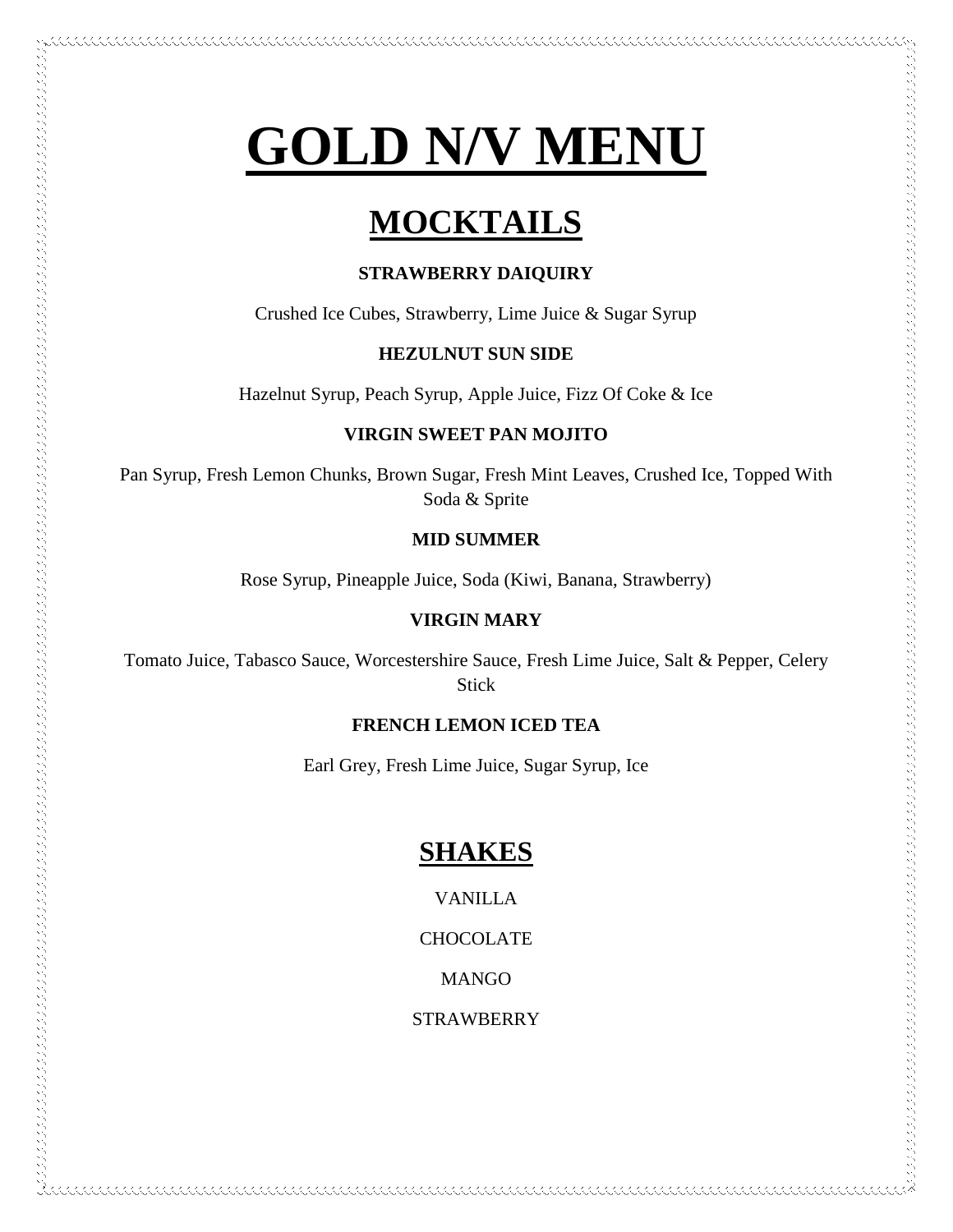### **SOFT BEVEREGES**

**COKE** FANTA

LIMCA

SPRITE

MINERAL WATER BOTTLE (200 ml)

### **FLAVORS OF TEA**

Green Tea (Twinning's)

English Breakfast (Twinning's)

Earl Grey (Twinning's)

Lemon Tea (Twinning's)

Assam Tea (Twinning's)

Darjeeling Tea (Twinning's)

# **FLAVOUR OF COFFEE**

Filter Coffee

BLACK Coffee

Espresso Coffee

# **CHAAT STATION**

### **AMBALA WALE GOLGAPPE**

Traditional Atta & semolina poori along with pudina paani, heeng paani & meetha paani

### **ALOO TIKKI**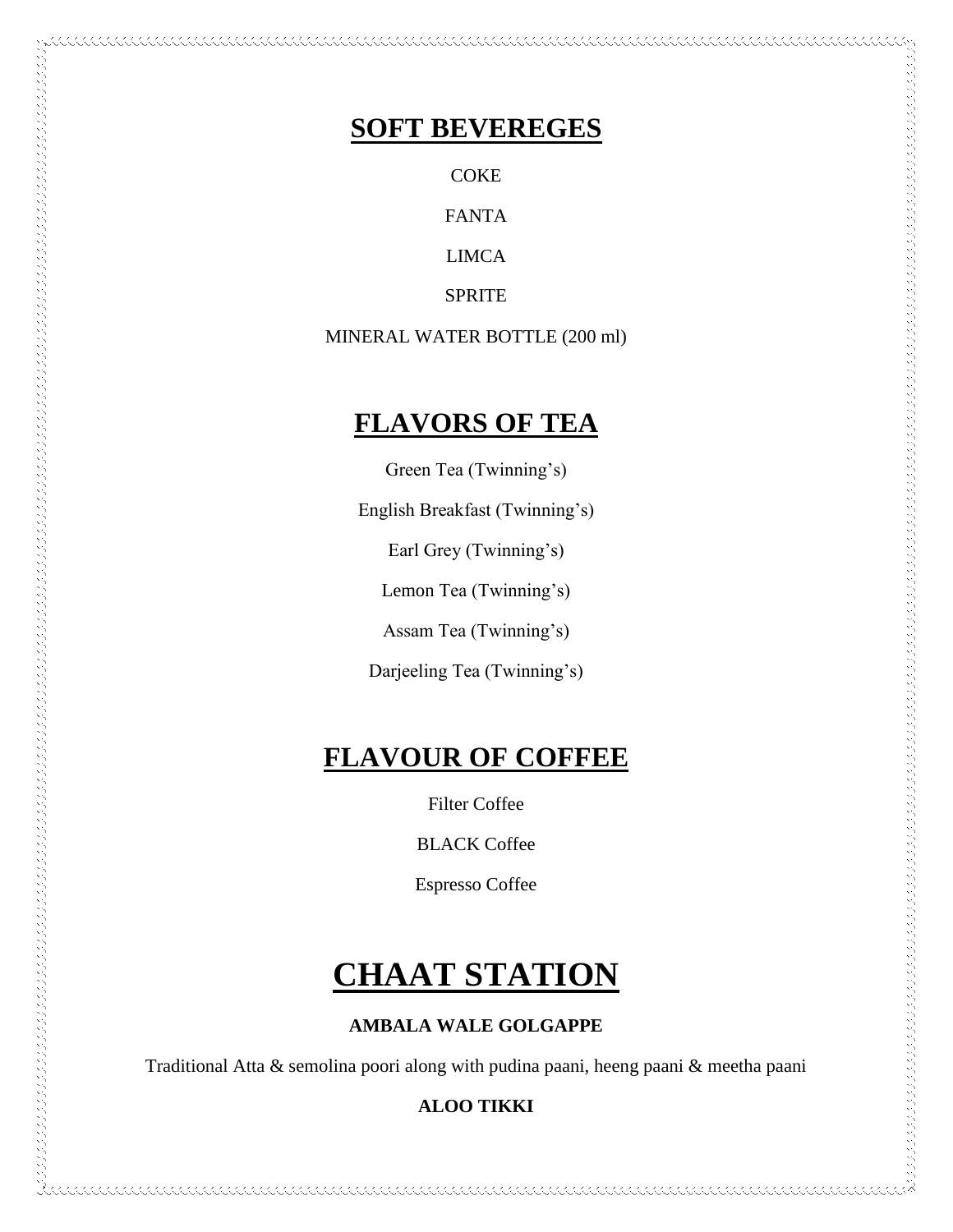Mashed Boiled Potato, Roasted Channa Dal Patty, Plain Yoghurt, Meetha Chutney, Pomegranate & Garnishes

#### **STUFFED CHILLA**

Crispy Moog Dal Paste Pan Cake Stuffed With Cottage Cheese & Served With Mint and Amchur Chutney

#### **DAHI BHALLE & PAPDI**

Moong Dal Dumpling, Crispy Papdi with Yoghurt, Chutney & Garnishes

#### **MUTTER PATILA WITH KHASTA KACHODI**

Rajasthani khasta kachodi served with yellow mutter, onion, lemon juice & garnishes

#### **MASALA DOSA**

Crispy south Indian pan cake rolled with mixture of spiced potatoes

**IDLI**

Steamed Rice Dumpling

#### **VADA**

Doughnuts shape south Indian lentil fritter

#### **UTHAPAM**

Crispy south indian pan cake with onion, tomatoes, coriander & chilli

**Accompaniments**: Sambar, coconut chutney, coriander chutney, mint chutney & tomato chutney

# **APPETIZER**

### **CONTINENTAL**

#### **FALAFEL WITH TAHINI SAUCE**

Deep Fried Patty Made Of Chickpea, Fava Beans, Garlic & Mediterranean Spices

#### **POTATO GARLIC CHILLI BITES**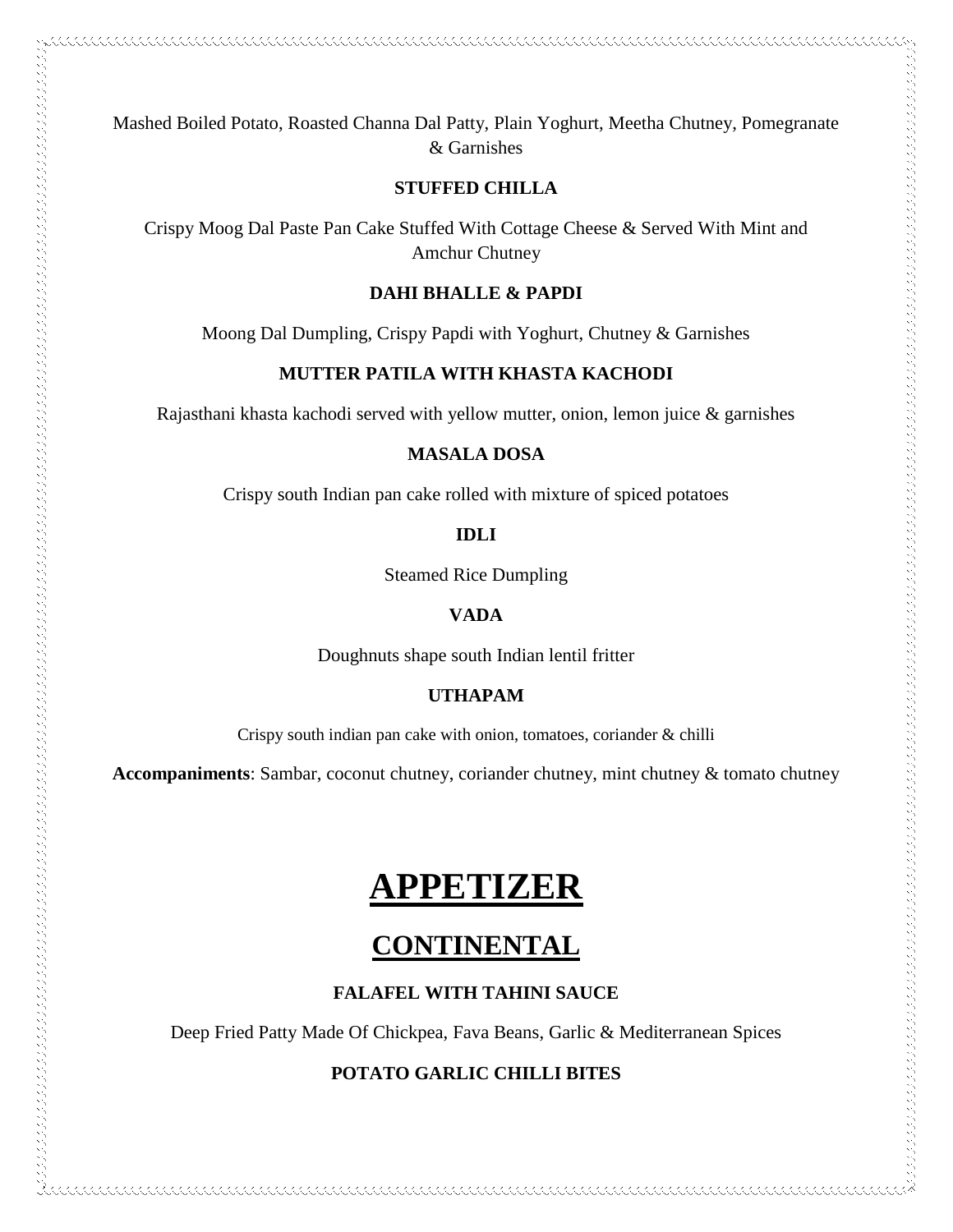Mashed Potato, Chili Flakes, Garlic, Coated Bread Crumbed & Dip Fried

#### **VEGETABLE CROQUETTES**

Assorted Vegetables Chopped, Marinate, Crumbed, Dip Fried & Served With Tartar Sauce

### **CHINESE**

#### **CHINESE CHILLI CAULIFLOWER**

Cauliflower Coated, Dip Fried & Tossed With Soya Chili Sauces

#### **PANEER SCHEZWAN**

Cottage Cheese Cooked in Spicy Chilly Sauce, Soya & Spring Onion

#### **VEG BALL IN MANCHURIAN SAUCE**

Assorted Mixed Veg Ball Cooked In Mild Soya Garlic and Ketch up Based Sauce

#### **GOLDEN VEG WONTON**

Cabbage, Carrot, Chopped Capsicum Seasoned &Wrapped With Wonton Sheet

 $\sim$  and the complete state of the complete state of the complete state of the complete state of the complete state of the complete state of the complete state of the complete state of the complete state of the complete s

#### **THAI SPRING ROLL**

Mixed Vegetables, Glass Noodles Rolled With Roll Sheet & Dip Fried

### **INDIAN**

#### **PUDINA PANEER TIKKA**

Minty Flavor Paneer Tikka

#### **PANEER TIKKA KALIMIRCH**

Black Pepper Flavored Spicy Paneer Tikka

#### **CHHALI AUR PALAK KE KEBAB**

Sweet Corn, Spinach Minced, Marinated and Cooked In Tandoor

#### **SOYA MALAI CHAAP**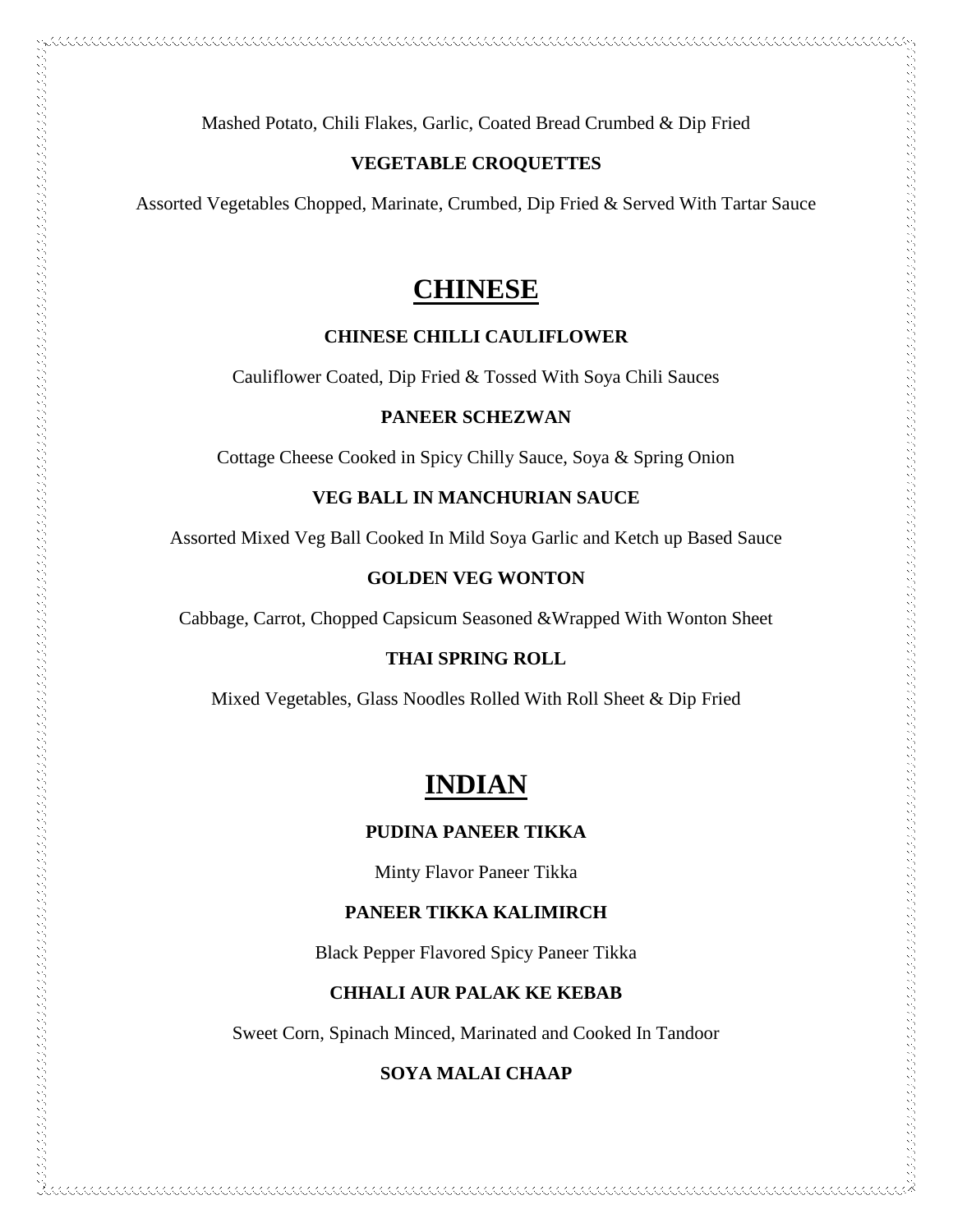Soybean Chaap Marinated With Cashew, garam Masala &Yoghurt

#### **AKHROTI KEBAB**

Potato, Green Chili & Walnut Mixture Patty Dip Fried and Served With Mint Chutney

#### **ANARI SHEIKH KEBAB**

Mashed cottage cheese, pomegranate seed, seasoned with Indian spices &skewered

### **THIN CRUST PIZZA( veg & non veg )**

#### MARGARITA

#### PIZZA VEGETARIANA

**CONDIMENTS:** Mushroom, Peppers, Basil, Artichoke, Asparagus, Cherry Tomato, Pineapple, Zucchini, Olives, Oregano, Tomato Sauce, Grated Mozzarella, Blue Cheese, Goat Cheese

# **NON-VEG APPETIZER**

 $\sim$  and the construction of the construction of the construction of the construction of the construction of the construction of the construction of the construction of the construction of the construction of the construc

### **CHINESE**

#### **CHICKEN WINGS IN BBQ SAUCE**

Fried chicken wings tossed with teriyaki, oyster, soy sauce, jin & ginger powder

#### **CHINESE CHILLI CHICKEN**

Chicken Coated, Dip Fried & Tossed With Soya Chili Sauces

#### **CHICKEN SCHEZWAN**

Boneless Chicken Cooked in Spicy Chilly Sauce, Soya & Spring Onion

#### **FISH SALT AND PEPPER**

Spicy flour coated seasoned fish pieces deep fried seasoned with salt and pepper

#### **CHICKEN SALT & PEPPER**

Spicy flour coated chicken pieces deep fried seasoned with salt and pepper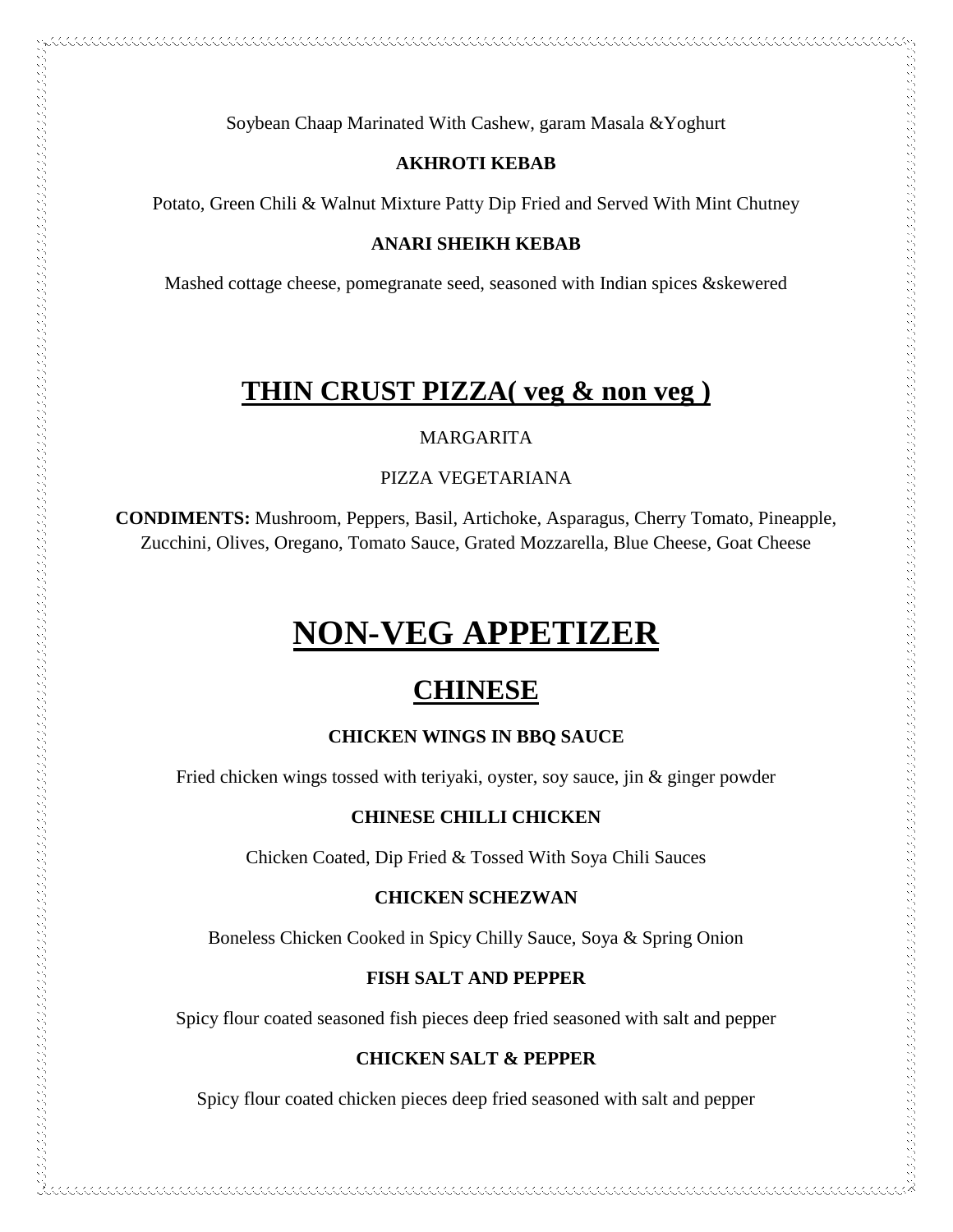#### **MUTTON SHAMI KEBAB**

Flat round patty of minced mutton with channa dal with Indian spices cooked on tawa

### **INDIAN TANDOORI**

#### **FISH TIKKA AMRITSARI**

Seasoned fish cubes marinated with gram flour batter, yoghurt, egg, ajwain & aromatic spices cooked in Indian tandoor

#### **PUDINA CHICKEN TIKKA**

Minty Flavor Chicken Tikka

#### **CHICKEN SEEKH KEBAB**

Chicken Minced, Marinated and Cooked In Tandoor

#### **MUTTON SEEKH KEBAB**

Mutton Minced, Marinated and Cooked In Tandoor

アルティング きょうしょう こうしょう こうこう こうこう こうしょう こうしょう こうしょう こうしょう こうしょう こうしょう こうしょう こうしょう こうしょう こうしょう こうしょう こうしょう こうしょう こうしょう こうしょう こうしょう こうしょう こうしょう こうしょう こうしょう こうしょう こうしょう こうしょう こうしょう こうしょう こうしょうしょう

### **CONTINENTAL**

#### **CRUMB FRIED CHICKEN**

Chicken whole pieces dipped in batter of egg, garlic paste & refined flour covered with bread crumbs. Deep fried and served with aioli sauce

#### **FISH ORLY**

Lightly seasoned fish dipped in flour and egg based batter served with fresh tartar sauce

### **SOUP STATION (ANY TWO)**

BROCCOLI & ALMOND SOUP/CHICKEN & ALMOND SOUP

ROASTED TOMATO BASIL SOUP/CHICKEN HOT AND SOUR SOUP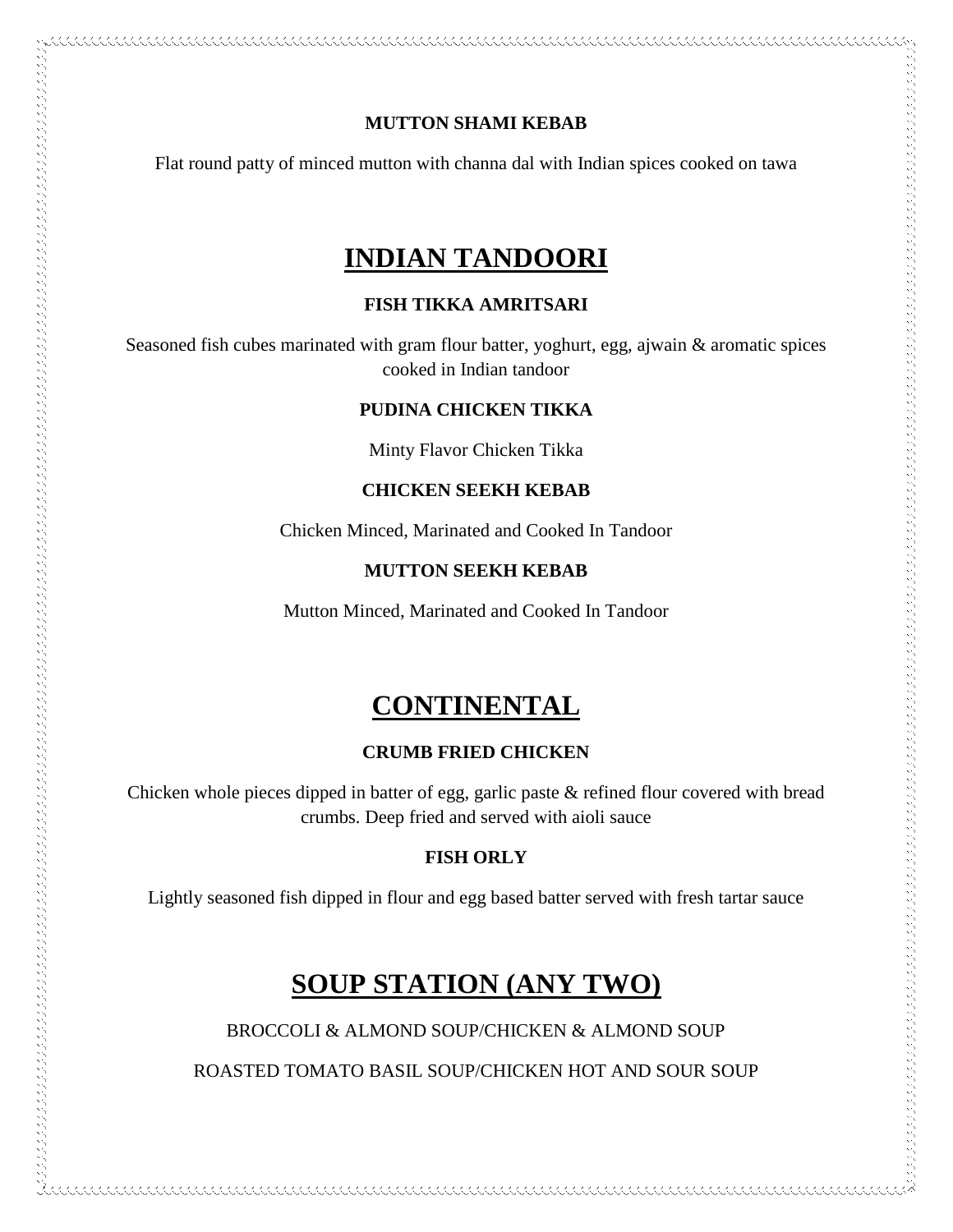VEGETABLE MANCHOW SOUP/CHICKEN MANCHOW SOUP LEMON CORIANDER SOUP/CHICKEN CREAMOF MUSHROOM SWEET CORN SOUP/CHICKEN SWEET CORN SOUP CREAM OF TAMATO/CREAM OF CHICKEN TAMATAR DHANIYA SHORBA

# **TAPAS**

#### **PAN TUMACA**

Spanish Garlic bread rubbed with fresh tomato

#### **NACHOS CON-VEGETARIANA**

Crispy tortilla chips topped with chilli, vegetables, salsa, cheddar cheese & salsa

#### **ACEITUNAS MIXTUS**

Mixed Olives Marinated With Pepper &Onions

アルフィング アンディング アンディング アンディング アンディング アンディング アンディング アンディング アンディング アンディング アンディング アンディング アンディング アンディング アンディング・アンディング アンディング アンディング アンディング アンディング アンディング アンディング アンディング アンディング アンディング アンディング アンディング

#### **POTATO BRAVAS**

Fried Potatoes with Spicy Tomato Sauce

#### **PIMINTOES RELLENOS VEGETARIANA**

Vegetables & Cheese Stuffed Baby Pepper

#### **CHILLED SHOBA NOODLES IN CUCUMBER CUP**

Cooked Japanese shoba noodles filled in fresh English cucumber cup

#### **GUACALOME BRUSCHETTA**

Creamy Avocado Salsa on French Toast

# **MEDITERRANEAN CORNER**

**HUMMUS**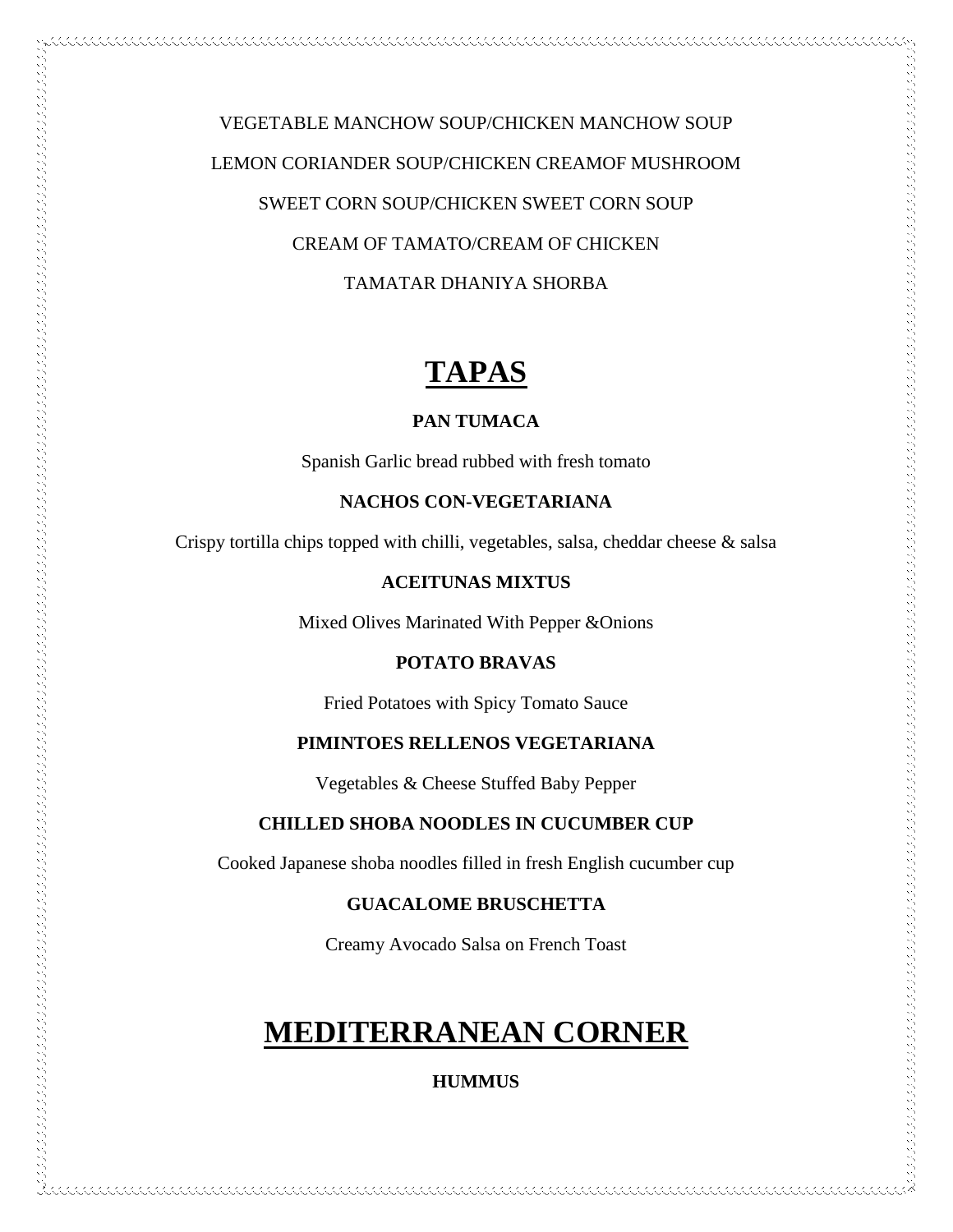Chickpeas, Garlic, Tahini & Olive Oil Based Dip

#### **BABAGANOUZ**

A Delicious Aborigine Dip with Chopped Onion, Tomato &Olive Oil

#### **MUHAMARA**

Roasted Red Pepper Dip with Garlic, Walnut & Olive Oil

#### **FATTOUSH**

Combined Mix Green, Pepper & Toasted Pita Bread Salad

#### **MARINATED OLIVES**

Mixed Olives Marinated With Olive Oil, Chopped Herbs & Chilli Flakes

#### **FALAFEL**

Dip Fried Patty Made Of Chickpea, Fava Beans, Garlic, Tahina & Olive Oil

*CONDIMENTS: Pita bread, ice berg, mayonnaise, garlic sauce &Arabic pickle*

# **SALAD BAR**

### **WESTERN SALADS**

#### **SMOKED CHICKEN SALAD**

Small chicken cubes smoked with charcoal mixed with celery, seedless grapes, butter lettuce sour cream, salt and pepper

#### **CHICKEN HAWAIN SALAD**

White meat crushed pineapple syrup cheese celery small onion dressed with pecans

#### **SWEET CORN & TRICOLOR PEPPER SALAD**

American corn, mixed pepper &vinaigrette dressing

#### **GREEK FETA SALAD**

Diced English Cucumber, Cherry Tomato, Peppers, Olive, Feta Cheese & Lemon Dressing

#### **RED CABBAGE & CARAWAY SEED SALAD**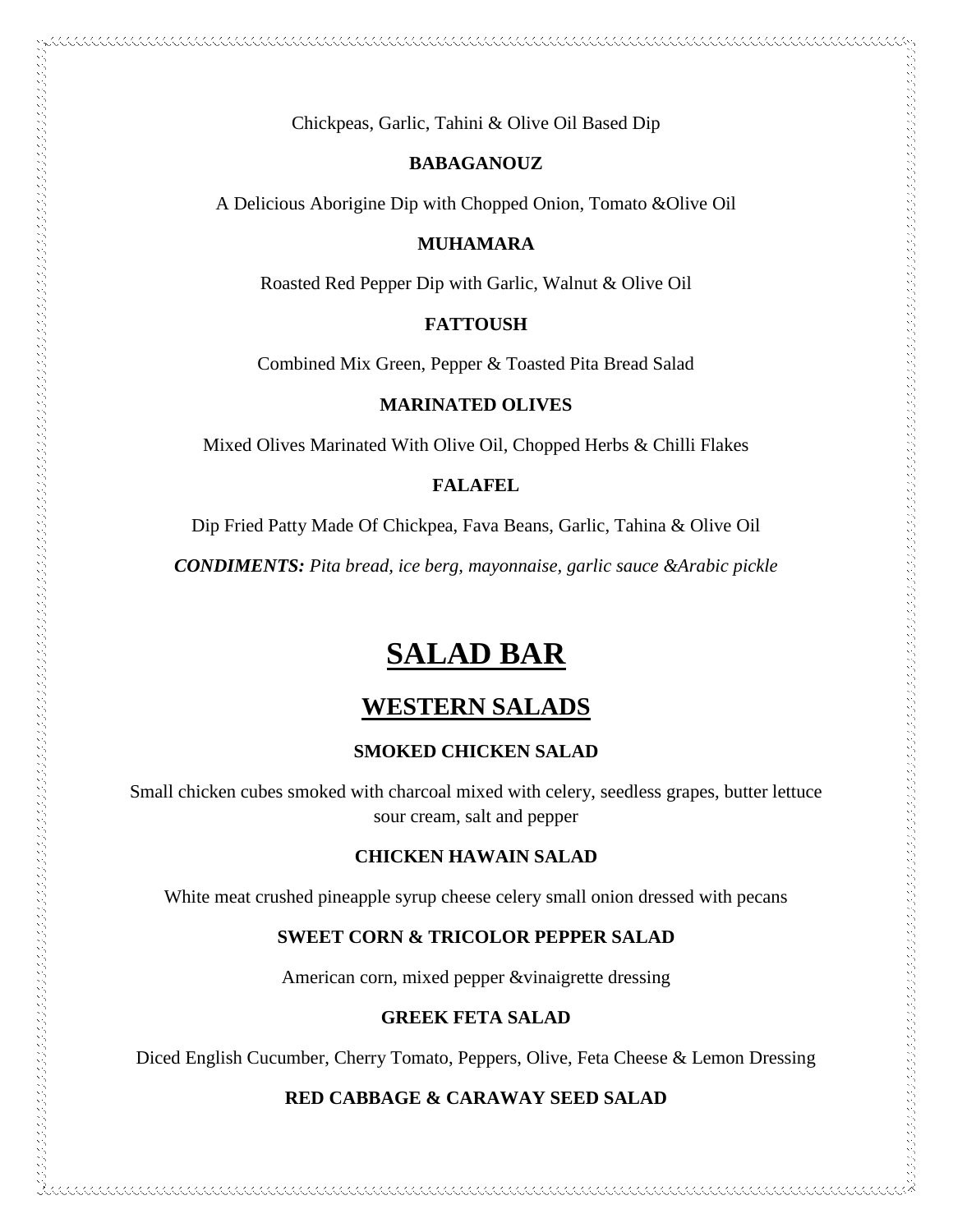Shredded Red Cabbage, Caraway Seed with Mayonnaise Dressing

#### **BEETROOT&ORANGE SALAD**

Baby Beetroot, Orange Slices, Seasoning & Orange Dressing

#### **RUSSIAN SALAD**

Mixed Vegetable, Fruits Tossed In Creamy Mayo Dressing

#### **INSALATA CARPRESS**

Plum Tomato & Bruccocchine Salad with Pesto Drizzle

### **ORIENTAL SALAD**

#### **THREE BEANS SALAD**

Kidney Beans, Garbanzo Beans, Green Beans, Chopped Red Onion, Canola Oil & Vinegar Dressing

#### **WATERCRESS, TANGERINE & AVOCADO SALAD**

Rice Vinegar, Sesame Oil, Freshly Grated Ginger, Finely Chopped Shallot Dressing

#### **KOREAN KIMCHI**

Spicy Korean Cabbage Salad

### **INDIAN SALADS**

#### **TANDOORI PANEER TART**

Spicy Marinated Paneer, Sliced Onion, Mint Chutney, Chat Masala

#### **KATCHUMBAR SALAD**

Diced Spicy & tangy mixed vegetable salad

#### **ALOO CHANNA CHHAT**

Boiled Potato, Chickpea, Onion, Tomato, Chat Masala, Chilli Powder & Mint Chutney

#### **KOSAMBARI SALAD**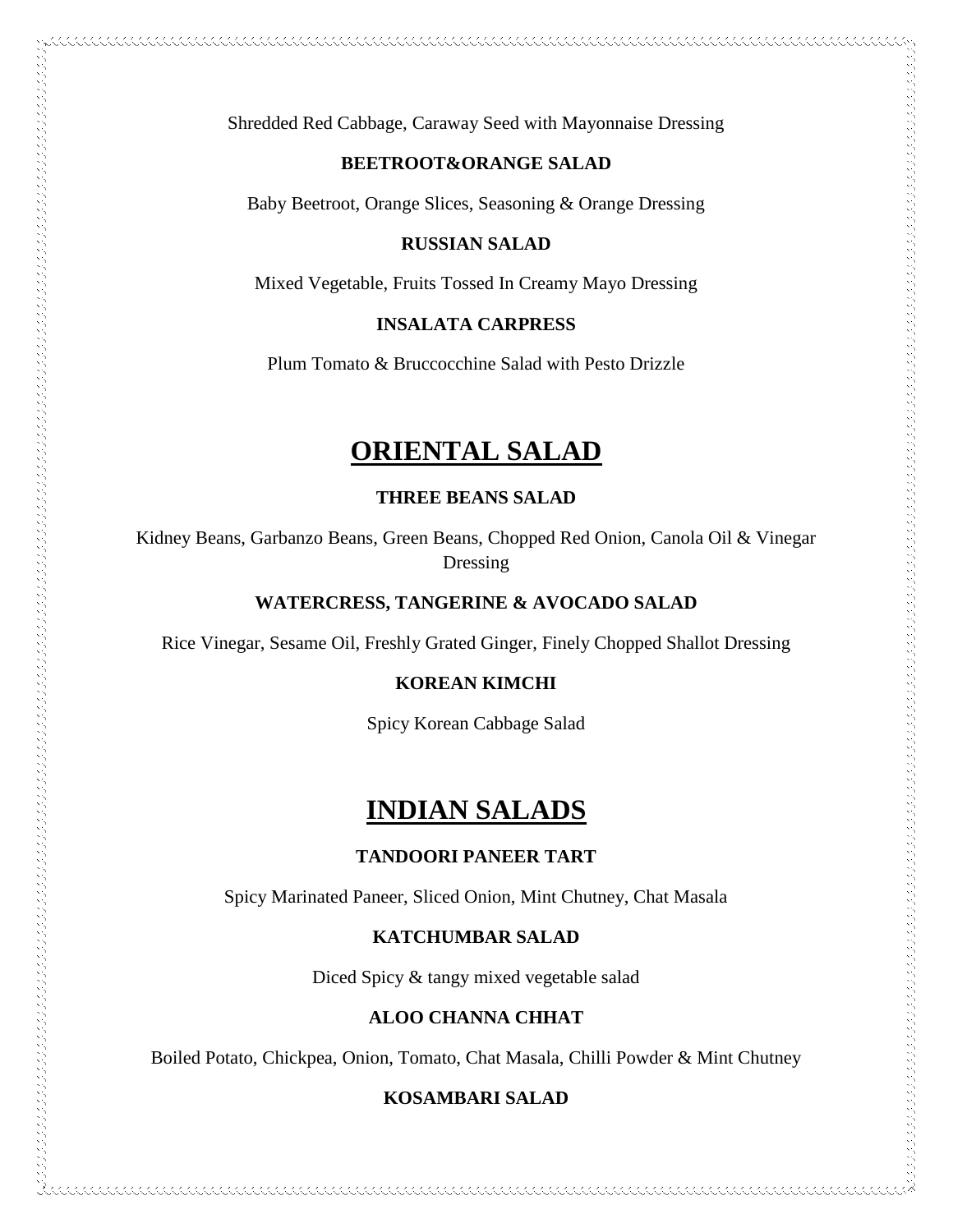Moong Dal salad with cucumber, tomato & lemon juice

#### **GOAN VILLAGE SALAD**

Shredded Cabbage, Carrot, Green Capsicum with Vinegar Dressing

## **MAIN COURSE**

#### **CHOOZA MAKHANI**

Jehan chef's special

#### **MURG NIZAMI**

Whole pieces of chicken cooked in rich cashew nut gravy with sesame seeds, bay leaves & ginger-garlic paste with coconut water.

#### **MUTTON ROGAN JOSH**

Braised lamb chunks cooked with gravy based on browned onions, shallots, yoghurt, ginger, garlic & aromatic spices

#### **FISH CURRY WITH LOTUS STEM**

Seasoned fish cooked with nicely diced lotus stem, natural tomato pulp & aromatic kashmiri spices

#### **PANEER TIKKA BUTTER MASALA**

Jehan chef's special

#### **PANEER PASANDA**

Paneer Sandwich Stuffed With Mint, Grated Paneer & Cooked With Shahi Gravy

#### **DAL BUKHARA**

Black Urad Soaked & Cooked Over Night on Tandoor With Lots Of Butter & Tomato Puree

#### **PIND DE CHHOLE**

Kabuli Channa Cooked With Chefs Special Spices Tempered With Fresh Garlic & Ghee

#### **SUBZ SANGAM**

Assorted mixed vegetable cooked with onion, tomato & cashew based gravy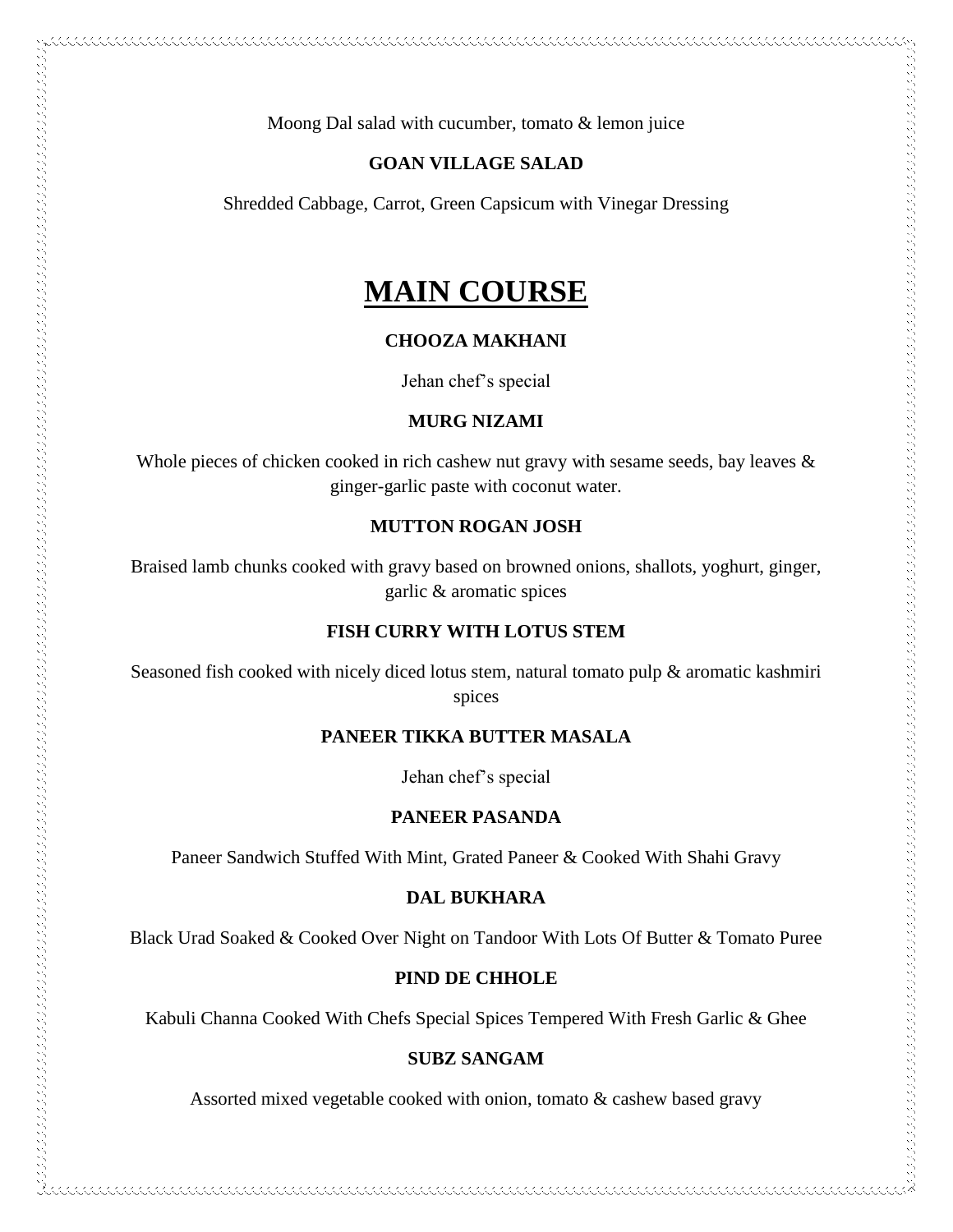#### **MASALEDAR CHAAP**

Soyabean Chaap Cooked In Spicy Onion Tomato Gravy

#### **ADRAKI GOBI MUTTER**

Ginger Flavored Cauliflower, Green Peas Cooked With Onion Tomato Masala

#### **RAJMA RASMISA**

Pink kidney beans cooked with tomato puree, onion & spices

# **ORIENTAL**

#### **STIR FRIED ASIAN GREENS**

Bokchoy, Chinese Cabbage, Broccoli, Green Beans, Snowpeas Cooked With Soya, Garlic & Sesame Oil

#### **CHICKEN IN KUNG-PAO SAUCE**

アルフィング アイディング アイディング アイディング アイディング アイディング アイディング アイディング アイディング アイディング アイディング アイディング アイディング アイディング アイディング アイディング アイディング アイディング アイディング アイディング アイディング アイディング アイディング アイディング アイディング アイディング アイディング アイディング アイディング アイディング アイディング アイディ

Boneless Chicken Cubes Coated and Cooked Water chestnut & Chili Based Sauce

#### **PAD THAI NOODLES**

Thai Style Flat Noodles with Tamarind, Chilli & Peanut Crushed On Top

#### **SCHEZWAN CHICKEN NOODLES**

Spicy Noodles with Soya Spring Onion & Vegetables

#### **MUSHROOM FRIED RICE**

Sautéed Button Mushroom, Onion Rice with Soya Spring Onion

### **CONTINENTAL**

#### **RATATOUILLE**

Assorted English vegetables cooked in tomato paste, tomato sauce & oregano

#### **CORN & SPINACH AU-GRATIN**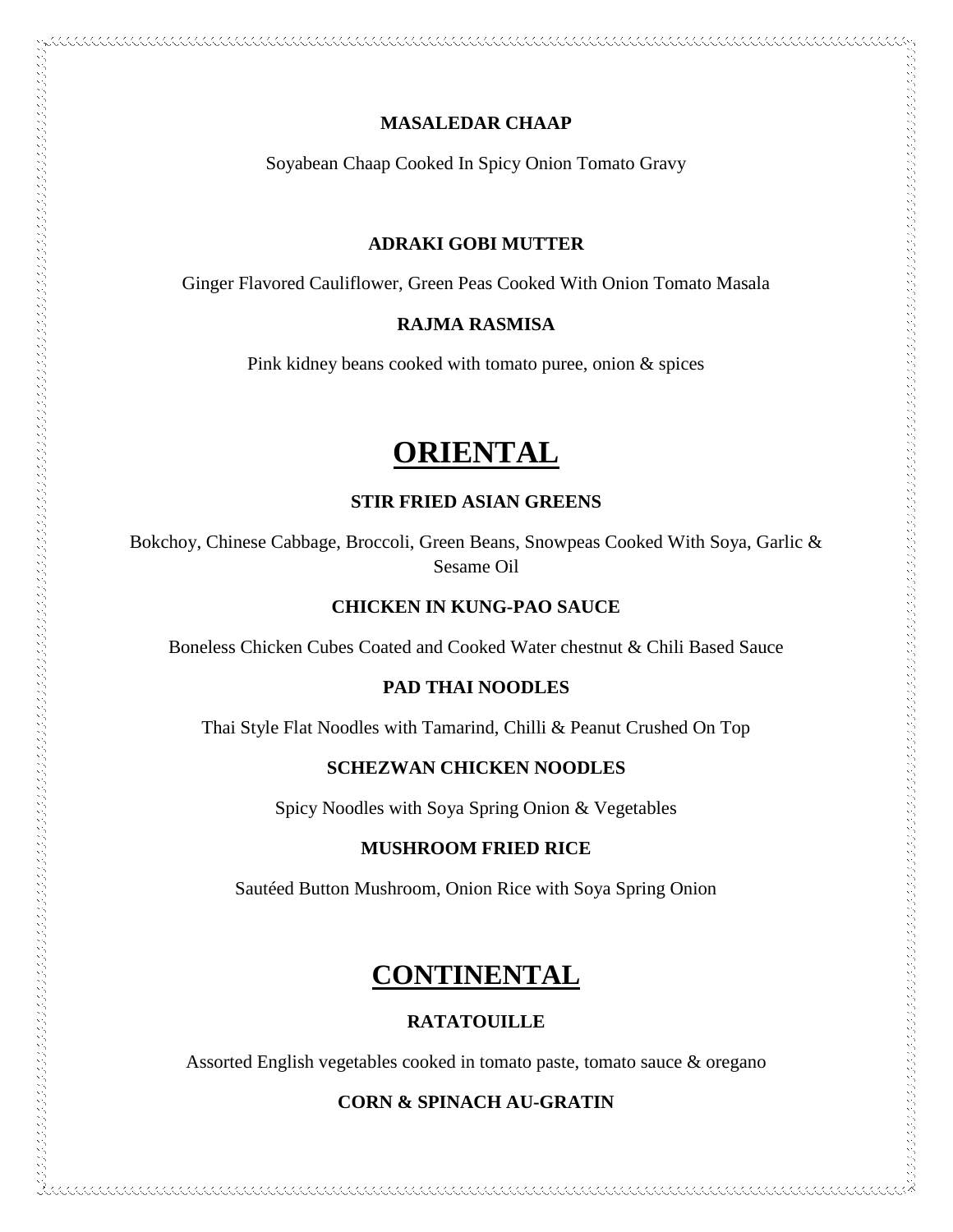#### **HERBS PAPRICA ROASTED FISH**

Rosemary infused fish finger roasted with paprika powder

#### **IMAM BAYALDI**

Stuffed baked aborigine with cheese & dry fruits

#### **CHICKEN WITH PAPRIKA SAUCE**

Chicken breast marinated with black pepper, poultry seasoning and paprika, baked and served

# **LIVE PASTA ( veg & non veg )**

#### **CHOICE OF PASTA**

SPAGHETTIE, PENNE, FUSSILI, FARFALLE, FETTUCINNE

#### **CHOICE OF SAUCES**

TOMATO SUCE/PESTO/ALFREDO/BOLOGNNAISE/AGLIO OLIO PEPEROCHINO

#### **CONDIMENTS**

TRI COLOUR PEPPER,AUBERGINE,OLIVES,ZUCHHINE,ASPARAGUS,CHERRY,ARTICHOKE TOMATO,BASIL,GARLIC,ONION,GARLIC BREAD,BREAD ROLLS

# **ASSORTED BREAD**

TANDOORI ROTI

METHI ROTI

LACHHEDAR PARATHA

MISSI ROTI

MAKKI ROTI (SEASONAL)

BUTTER NAAN

PUDINA PARATHA

KANDHARI NAAN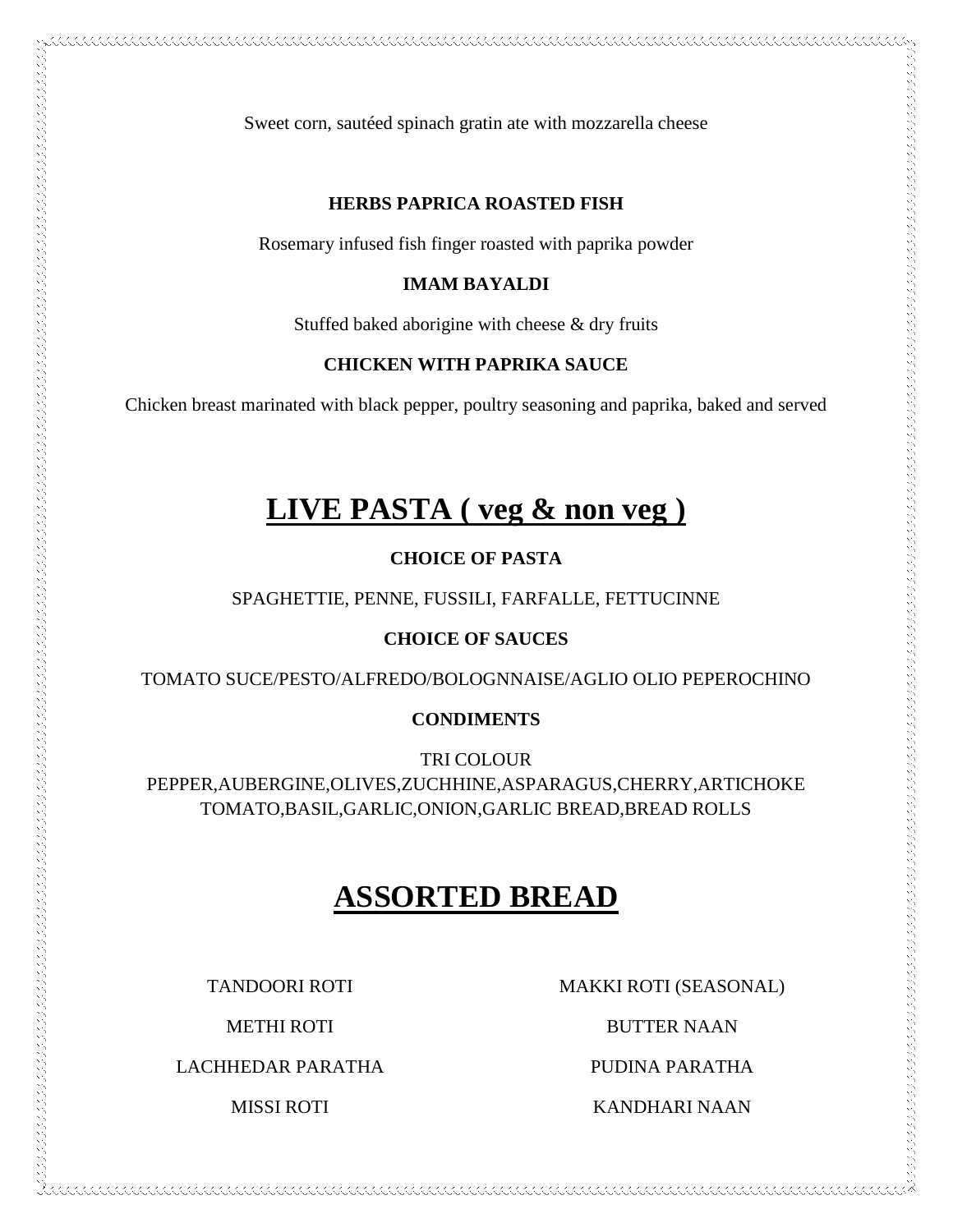KASHMIRI NAAN SHEERMAL

# **RICE /BIRYANI**

#### **BOMBAY BIRYANI**

Sweeter, greasier preparation of biryani with fried onions in Iranian style Served with meat gravy & raita

#### **DUMPUKHT MUTTON BIRYANI**

Traditional-goes back hundred years method of cooking goat meat without water in a sealed container with aromatic traditional spices

#### **VEG DUM BIRYANI**

Assorted mixed vegetable, yoghurt, brown onion cooked traditionally

#### **GHEE RICE**

Rice tossed with clarified butter, cinnamon, bay leaf & cloves

# **DAHI STATION**

MIXED RAITHA

DAHI BHALLA

PINEAPPLE RAITHA

### **ASSORTED PAPADS**

MOONG DAL PAPAD

SABUDANA PAPPAD

LAL MIRCH PAPAD

CHAWAL WADI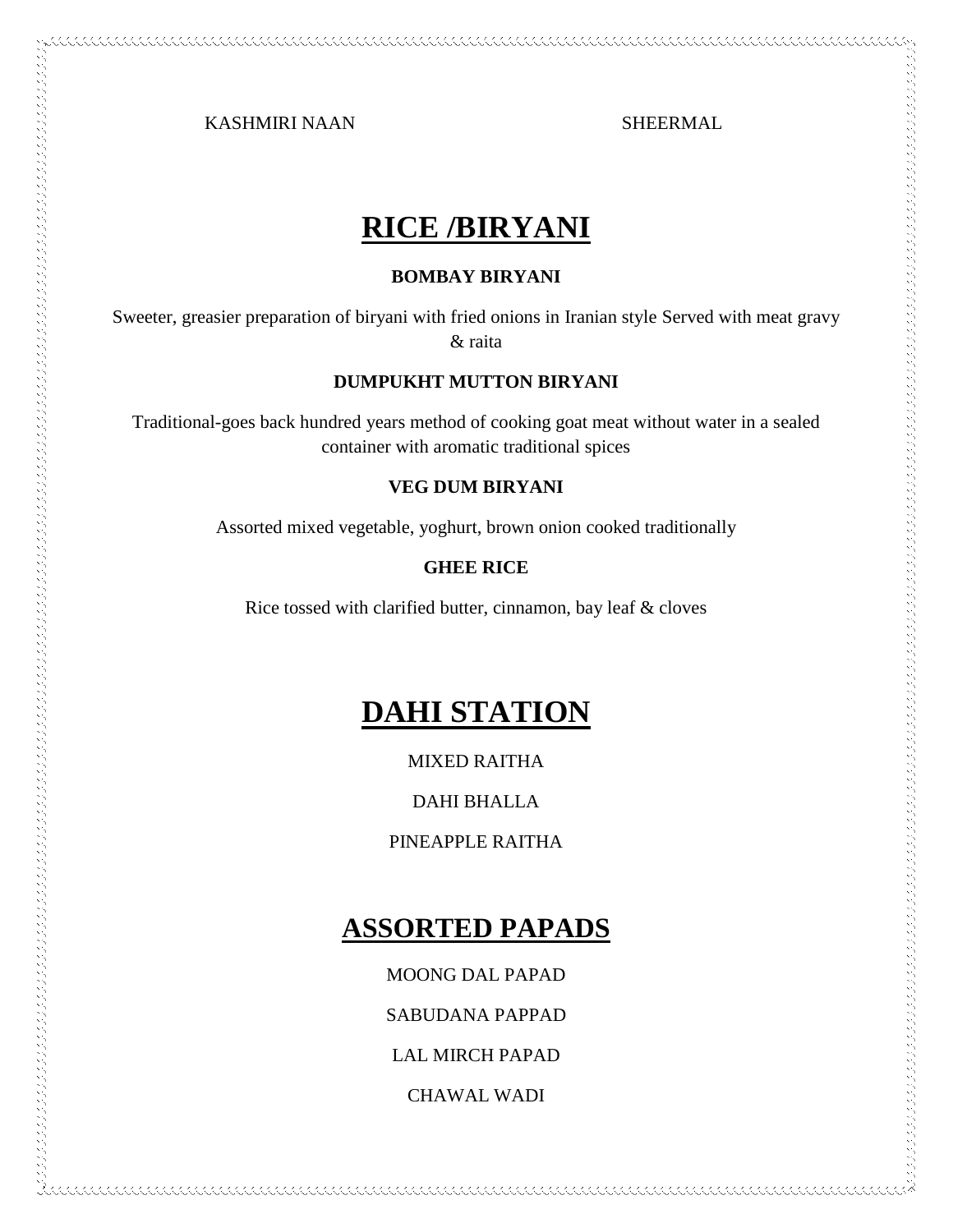LIZZAT PAPAD

### **ASSORTED PICKLES**

MIRCH KA ACHHAR

NIMBU KA ACHAR

AAM KA ACHAR

MEETHA ACHAR

MIX ACHAR

# **DESSERTS**

# **INDIAN DESSERTS**

### **HOT DESSERTS**

GAJAR KA HALWA (seasonal)

MOONG DAL HALWA

KIWI HALWA

GULAB JAMUN

JALEBI WITH RABRI (LIVE)

### **COLD DESSERTS**

RAJBHOG

CHHENNA MAGGIE

ANGOORI RASMALAI

SHAHI TUKRA

SAKORA PHIRNI

**SUGAR FREE SWEETS**

KKKKKKKKKKKKKKKKKKKKKKKKKKKKKKKK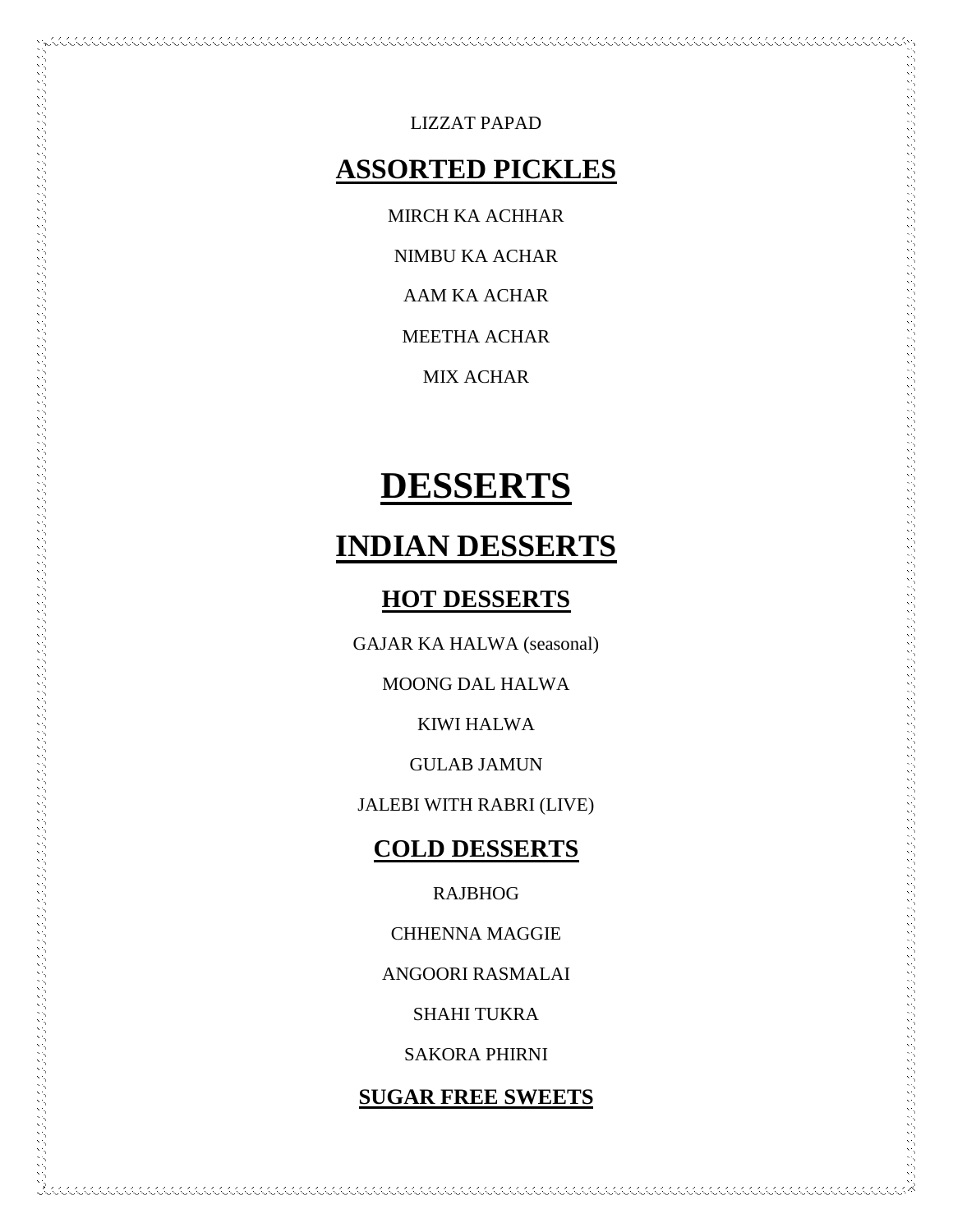RASAGULLAH

<u> COOLOGO COOLOGO CO</u>

KESARI KHEER

# **WESTERN DESSERTS & PASTRIES**

GREEN TEA & CHOCOLATE MOUSSE

PINEAPPLE UP SIDE DOWN

DARK CHOCOLATE BROWNIE

WALNUT CARMEL PUDDING

TIRAMISU

STRAWBERRY CHEESE CAKE

FRUIT TART

ASSORTED PASTRIES: Orange/Chocolate/Black Forest/Pineapple

# **ICE CREAM PARLOUR**

VANILLA

**CHOCOLATE** 

**STRAWBERRY** 

**BUTTERSCOTCH** 

Serve with Chocó & mix fruit sauce topped by nuts and fruits.